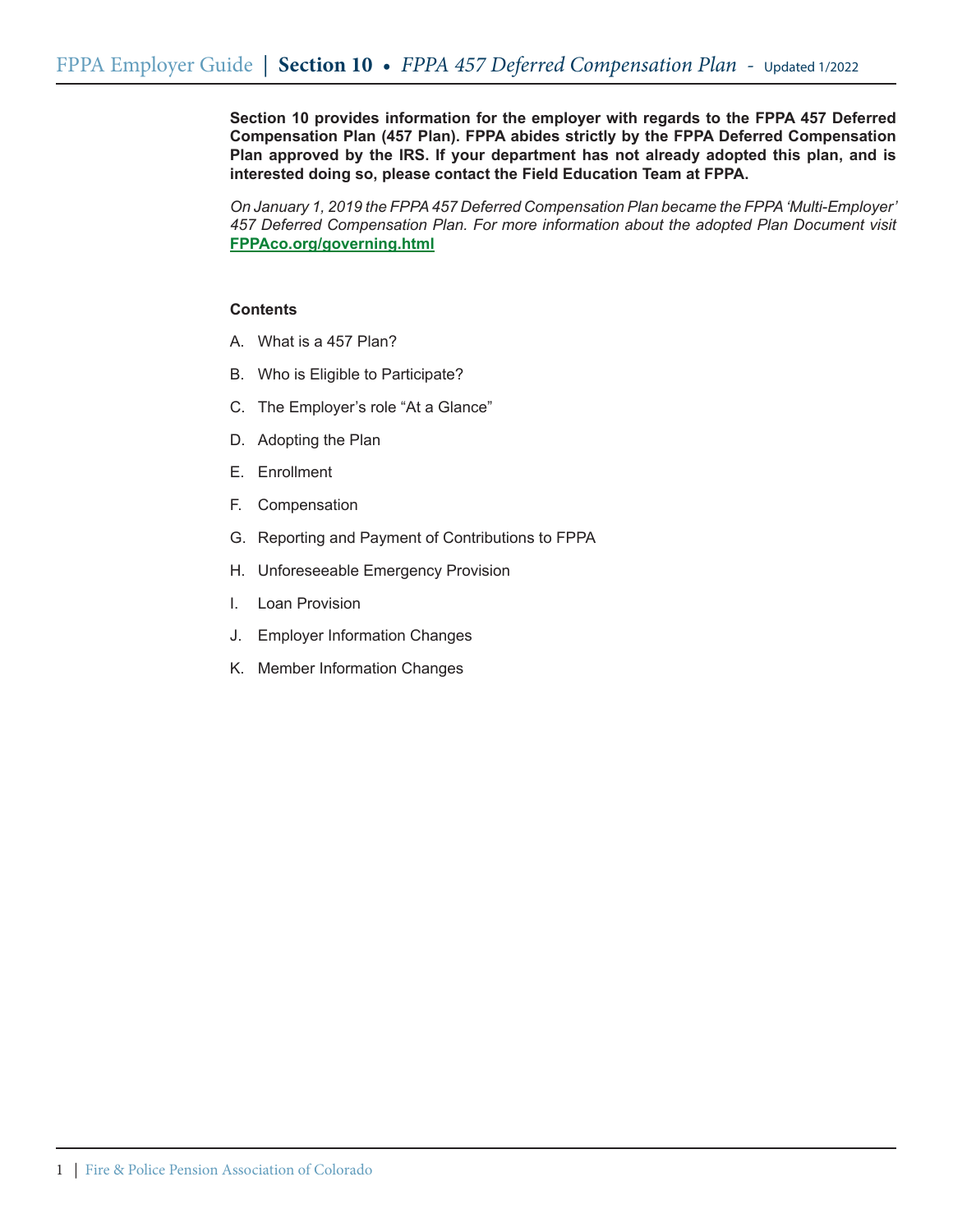*For more information about the 2019 adopted FPPA 'Multi-employer' 457 Deferred Compensation Plan Document visit* **FPPAco.org/ governing.html**

# **A. What is a 457 Plan?**

A 457(b) Deferred Compensation plan is a supplemental, voluntary savings plan offered to public employees. The FPPA 'Multi-Employer' 457 Deferred Compensation Plan allows employees to set aside a portion of their salary on either a pre-tax or post-tax (Roth) basis and allows their contributions to grow based on their self-directed investments.

Employees or employers, through payroll deductions, can contribute up to the maximum limits each year. The maximum annual limits change periodically. For current annual contribution limits, please refer to the FPPA website. (FPPAco.org/Fidelity.html#contributionlimits)

Some unique characteristics of the 457 Plan are that distributions prior to age 59 ½ do not have an IRS early withdrawal penalty (please see https://fppaco.org/PDF/fidelty/How-To-Save-Ways-To-Save.pdf for more information on Traditional vs. Roth distributions).Participants who have not contributed the annual maximum may be eligible to use the "Catch-Up" provision once over the age of fifty.

FPPA partners with Fidelity Investments to offer a wide array of investment options for the FPPA 457 Plan. Investment options can be found at https://fppaco.org/Fidelity.html

# **B. Who is Eligible to Participate?**

If an employer has adopted the FPPA 457 Plan, then active firefighters, police officers, sheriff's deputies and other personnel who provide direct support to that public safety department are eligible to participate.

## **C. The Employer's Role "At a Glance"**

- 1. Complete the documents to adopt the plan
- 2. Collect the Deferral Forms to enroll members
- 3. Report contributions

## **D. Adopting the Plan**

- 1. The employer should contact the Field Education Team at FPPA and request the official plan documents. These documents include:
	- a. FPPA 'Multi-Employer' 457 Deferred Compensation Plan Document
	- b. FPPA 'Multi-Employer' 457 Deferred Compensation Plan Adoption Agreement
	- c. FPPA 'Multi-Employer' 457 Deferred Compensation Plan Trust Agreement
- 2. FPPA will email a set of PDF documents to the employer. The employer's board and legal counsel should review these documents.
- 3. The employer should sign the documents, keep the original copies, scan and email a copy of the original signed documents back to FPPA.
- 4. FPPA will sign the documents and return a fully executed copy of the original documents to the department via email.

## **E. Enrollment**

After the Employer has adopted the FPPA 'Multi-Employer' 457 Deferred Compensation Plan members can obtain the Guide to Investing in FPPA's Self-Directed Plans from FPPA. In order to enroll, members should complete the Enrollment Form (also known as the Deferral Form or Contribution Authorization Form) and submit it to the employer's payroll office. Enrollment is effective when Fidelity receives a participant's contributions.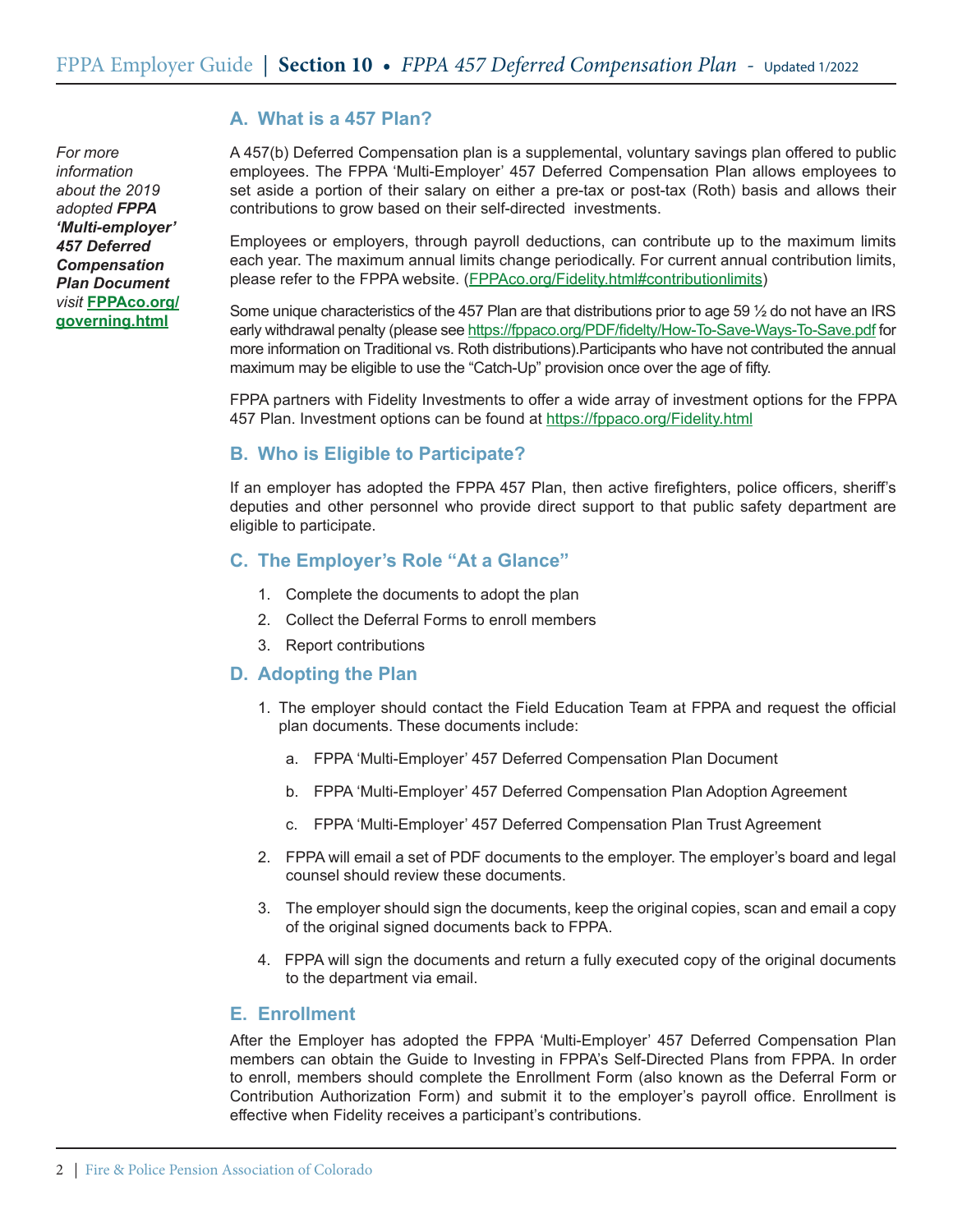*For more information about the 2019 adopted FPPA 'Multi-employer' 457 Deferred Compensation Plan Document visit* **FPPAco.org/ governing.html**

# **F. Compensation**

Contributions are not required to be contributed on member's pensionable earnings, as with other plans. Contributions are calculated on the member's compensation.

#### **Rule 1.06 of the FPPA 457 Plan document defines compensation as:**

"Compensation" means the total remuneration earned by an employee for personal services rendered to the Employer for the calendar year, including amounts deferred under this Plan and any other deferred compensation plan.

# **G. Reporting and Payment of Contributions to FPPA**

Contributions are reported and paid to FPPA following the same process as reporting pension and D&D contributions. Refer to Section 4 of the Employer Guide for a detailed description of this process.

## **H. Unforeseeable Emergency Provision**

According to the FPPA 'Multi-Employer' 457 Deferred Compensation Plan Document, Section 5.01(b) (1), a participant may, at any time, whether active or retired, request a withdrawal for a financial hardship that results from an unforeseeable emergency. They should contact Fidelity to initiate the process. Fidelity reviews the requests and makes the determination whether payment is justified. The amount of payment is limited to the amount reasonably needed to meet the emergency.

#### *Unforeseeable Emergency Defined*

"Unforeseeable Emergency" means the participant experiences a severe financial setback resulting from a sudden and unexpected event. This may include a(n):

- sudden and unexpected illness or accident of the participant or a dependent of the participant;
- casualty loss of the participant's property (which may include damage as a result of a sudden and unexpected incident such as a storm, flood, fire, or earthquake)
- imminent foreclosure of, or eviction from, a participant's primary residence
- need to pay for unexpected and sudden medical expenses (including non-refundable deductibles and prescription medicine)
- need to pay funeral expenses for a family member, or
- similar extraordinary and unforeseeable circumstances arising from events beyond the participant's control

Deciding if circumstances constitute an unforeseeable emergency is determined on a case-bycase basis.

If a participant's hardship can be relieved through reimbursement or compensation by insurance, liquidation of the participant's assets (to the extent that this liquidation wouldn't cause a severe financial hardship), or by stopping Deferrals to this Plan then payment for the hardship from the 457 Plan cannot be approved.

Additionally, unforeseeable emergencies shall not include the payment of college tuition or purchase of a residence. Refer to the FPPA 457 Deferred Compensation Plan Document Section 5.01(b)(2) for the full, legal definition.